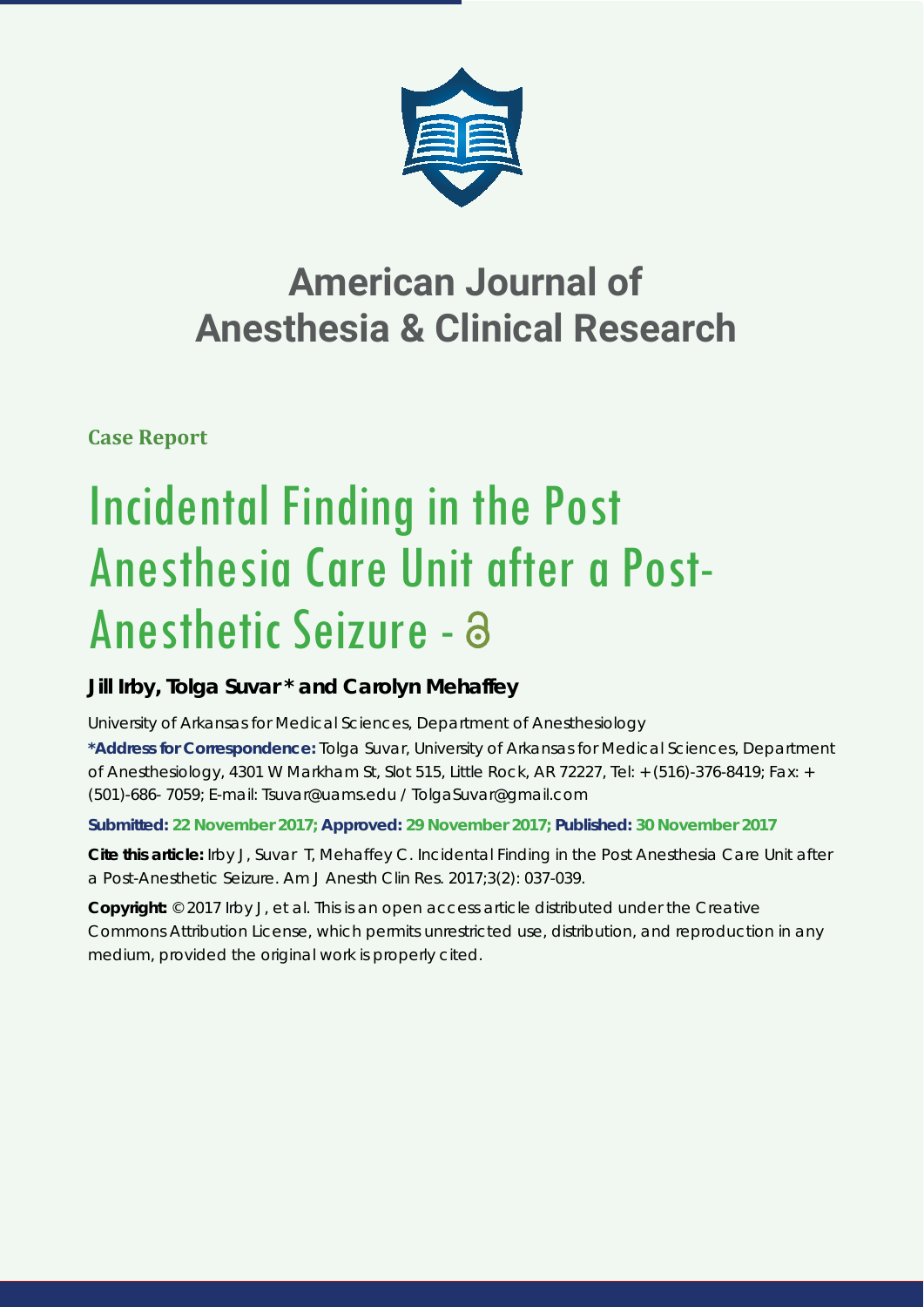#### **ABSTRACT**

Objective: This case demonstrates an incidental finding after a patient suffers a seizure in the Post Anesthesia Care Unit (PACU)

a

**Case report:** A 46-year-old African American male was scheduled for a right hip arthroplasty due to an osteoarthritic hip following a motor vehicle accident in 2007. This patient had no previous surgical history and no significant medical history. Moments after transfer to the PACU the patient flailed his arms above his head for a brief duration estimated to have lasted less than 15 seconds. The movements subsided without the requirement of anti-seizure medications.

**Conclusion:** The Computed Tomography scan (CT) demonstrated a large frontal mass (Figure 1). The patient started levetiracetam and was subsequently discharged home without sequalae the patient will be scheduled for surgery in the next upcoming months for removal of the meningioma.

#### **CASE DESCRIPTION**

A 46-year-old African American male was scheduled for a right hip arthroplasty due to an osteoarthritic hip following a motor vehicle accident in 2007. This patient had no previous surgical history and no significant medical history. His pre-operative lab work included a Complete Blood Count (CBC) and Basic Metabolic Panel (BMP) that were within normal limits as per the FDA investigations operations manual 2015 https://www.fda.gov/downloads/ICECI/Inspections/ IOM/UCM135835.pdf. Induction medication included 80 milligrams of lidocaine, 100 micrograms of fentanyl, 150 milligrams of propofol, and 120 milligrams of succinylcholine. After induction, 2 grams of Cefazolin and 1 gram of tranexamic acid was given over thirty minutes prior to the incision time. The patient was intubated without difficulty. Anesthesia was maintained with sevoflurane and nitrous oxide was used in combination for the last hour of the case. The time from induction to extubation was two hours and a total of 450 mL of blood loss was calculated. The patient was extubated at the end of the procedure when he resumed adequate spontaneous ventilation, and opened his eyes to command. He was transported to the PACU awake and alert. Upon arrival, vital signs were stable and the patient was responsive. The patient had been in PACU for approximately thirty minutes when nursing staff noticed that the patient sat up abruptly and flailed his arms above his head for a brief duration estimated to have lasted less than 15 seconds. The movements subsided without the requirement of anti-seizure medications. On examination the patient had an upward gaze, was breathing spontaneously, was unresponsive to commands and vital signs showed elevated systolic



**Figure 1:** : Frontal meningioma found on Computed Tomography a mass approximately 3.3cm in diameter.

blood pressure to 180 mmHg, and tachycardia to 120 bpm. Stat glucose finger stick was 111 ml/dl. Neurology was consulted, CBC, BMP, and non-contrast head CT were ordered. There were no electrolyte abnormalities revealed with the lab work. CT scan of the head displayed a 3.3 cm meningioma projecting from the inner table of the left frontal calvarium causing a mass effect upon the anterior left frontal lobe, while demonstrating vasogenic edema. While the CT scan was obtained approximately 15 minutes after the seizure occurred, his postictal state began to resolve approximately 40 minutes from the onset of the seizure. He began to follow commands and make purposeful movements, however he was not able to recall what had happened. Neurology recommended prophylaxis with a one gram loading dose of levetiracetam and 500 milligrams twice daily. EEG was ordered revealing a normal EEG with good variability and reactivity. Neurosurgery consult was obtained, recommending a Magnetic Resonance Imaging (MRI) of the head without contrast and a follow up appointment as an outpatient The MRI was remarkable for a 4.2 x 2.9 x 5.0 cm left frontal meningioma displacing the anterior left frontal lobe with mild vasogenic edema.

#### **DISCUSSION**

Seizures occurring after surgery may have various causes [1]. The anesthetic period in this patient was without hypotensive or hypoxic insults and was unremarkable. None of the anesthetics used was known to be seizurogenic. The patient's seizure occurred approximately thirty minutes into the PACU stay and there was no inciting medication given at that time.

Differential diagnosis of a seizure in the PACU includes cerebrovascular accident, CNS infection, drug effect, epilepsy, withdrawal from substance abuse, brain tumor/trauma, eclampsia, metabolic derangement such as hypoglycemia, hyponatremia and uremia [1]. There are also other events that can mimic a seizure such as syncope, and psychogenic nonepileptic attacks, and movement disorders [2]. Supportive care and prompt diagnostic evaluation must be undertaken to avoid adverse sequelae. The first step is to make sure the patient has stable vital signs and provide supportive care as needed using ACLS protocol [3]. A blood glucose reading is essential and can be obtained quickly. Labs should also be drawn to rule out any metabolic derangements such as hyponatremia or uremia. A CT scan is also warranted in a patient with new onset of seizures to rule out any intracerebral cause.

This patient's MRI was remarkable for a 4.2 x 2.9 x 5.0 cm left frontal meningioma displacing the anterior left frontal lobe with mild vasogenic edema. He was started on levetiracetam by neurosurgery and underwent craniotomy for resection of the mass about two months later. He was also counseled prior to the craniotomy that